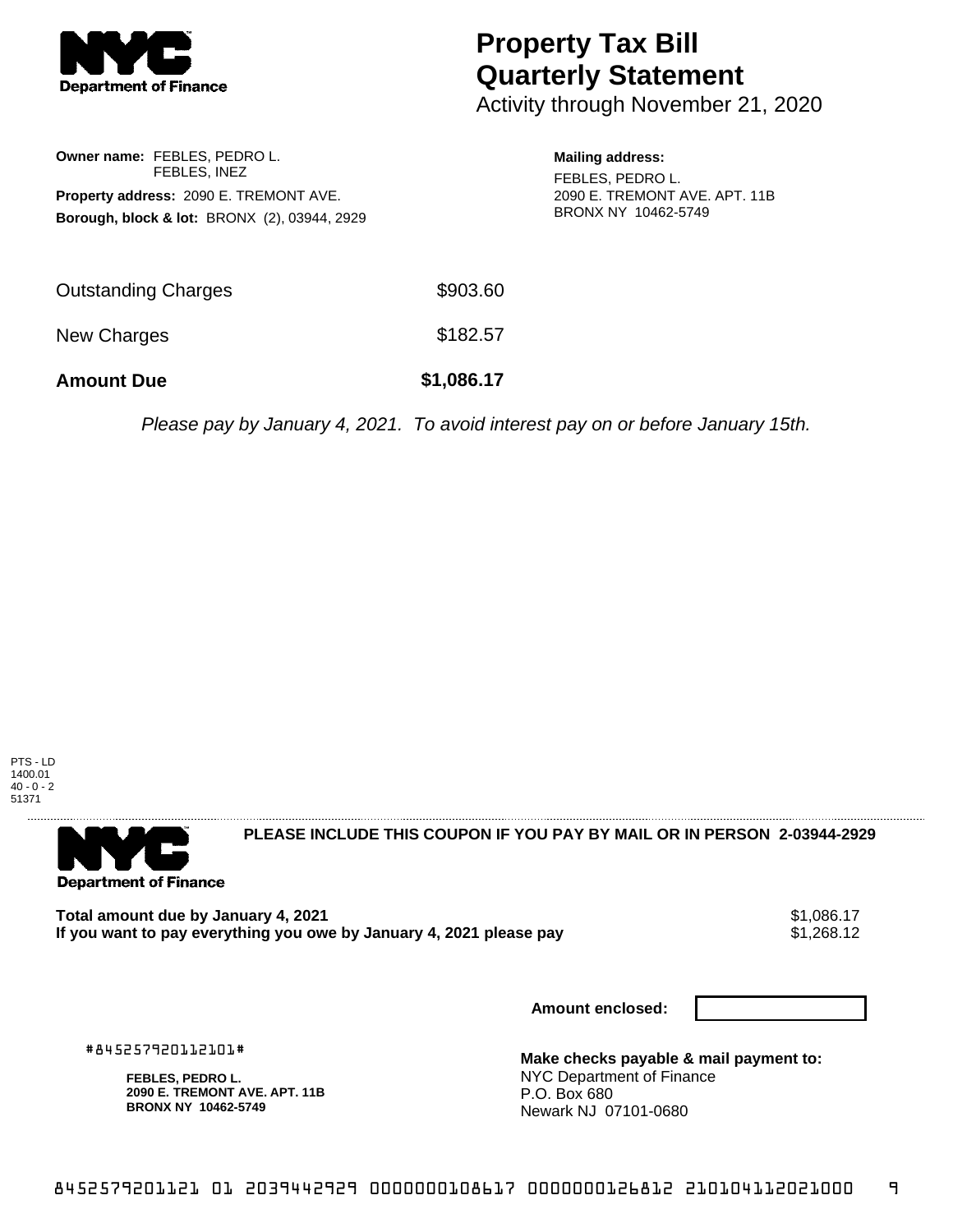

| <b>Billing Summary</b>                                                     | <b>Activity Date Due Date</b> |                     | Amount        |
|----------------------------------------------------------------------------|-------------------------------|---------------------|---------------|
| Outstanding charges including interest and payments                        |                               |                     | \$903.60      |
| <b>Finance-Property Tax</b>                                                |                               | 01/01/2021          | \$193.97      |
| Adopted Tax Rate                                                           |                               |                     | $$-11.40$     |
| <b>Total amount due</b>                                                    |                               |                     | \$1,086.17    |
| <b>Tax Year Charges Remaining</b>                                          | <b>Activity Date</b>          | <b>Due Date</b>     | <b>Amount</b> |
| <b>Finance-Property Tax</b>                                                |                               | 04/01/2021          | \$193.97      |
| <b>Adopted Tax Rate</b>                                                    |                               |                     | $$-11.40$     |
| Total tax year charges remaining                                           |                               |                     | \$182.57      |
| If you want to pay everything you owe by January 4, 2021 please pay        |                               | \$1,268.12          |               |
| If you pay everything you owe by January 4, 2021, you would save:          |                               | \$0.62              |               |
| How We Calculated Your Property Tax For July 1, 2020 Through June 30, 2021 |                               |                     |               |
|                                                                            |                               | Overall             |               |
| Tax class 2 - Residential More Than 10 Units                               |                               | <b>Tax Rate</b>     |               |
| Original tax rate billed                                                   |                               | 12.4730%            |               |
| New Tax rate                                                               |                               | 12.2670%            |               |
| <b>Estimated Market Value \$73,791</b>                                     |                               |                     |               |
|                                                                            |                               |                     | <b>Taxes</b>  |
| <b>Billable Assessed Value</b>                                             |                               | \$30,092            |               |
| J-51 Alteration                                                            |                               | $-19,018.00$        |               |
| <b>Taxable Value</b>                                                       |                               | \$11,074 x 12.2670% |               |
| <b>Tax Before Abatements and STAR</b>                                      |                               | \$1,358.48          | \$1,358.48    |
| J51 Abatement                                                              |                               |                     | $$-605.40$    |
| Annual property tax                                                        |                               |                     | \$753.08      |
| Original property tax billed in June 2020                                  |                               |                     | \$775.88      |
| Change In Property Tax Bill Based On New Tax Rate                          |                               |                     | $$-22.80$     |

**NEW LAW:** To learn about Local Law 147, which requires residential buildings with three or more units to create a policy on smoking and share it with current and prospective tenants, visit www.nyc.gov/health/tobaccocontrol.

### **Home banking payment instructions:**

- 1. **Log** into your bank or online bill pay website.
- 2. **Add** the new payee: NYC DOF Property Tax. Enter your account number, which is your boro, block and lot, as it appears here: 2-03944-2929 . You may also need to enter the address for the Department of Finance. The address is P.O. Box 680, Newark NJ 07101-0680.
- 3. **Schedule** your online payment using your checking or savings account.

#### **Did Your Mailing Address Change?** If so, please visit us at **nyc.gov/changemailingaddress** or call **311.**

When you provide a check as payment, you authorize us either to use information from your check to make a one-time electronic fund transfer from your account or to process the payment as a check transaction.